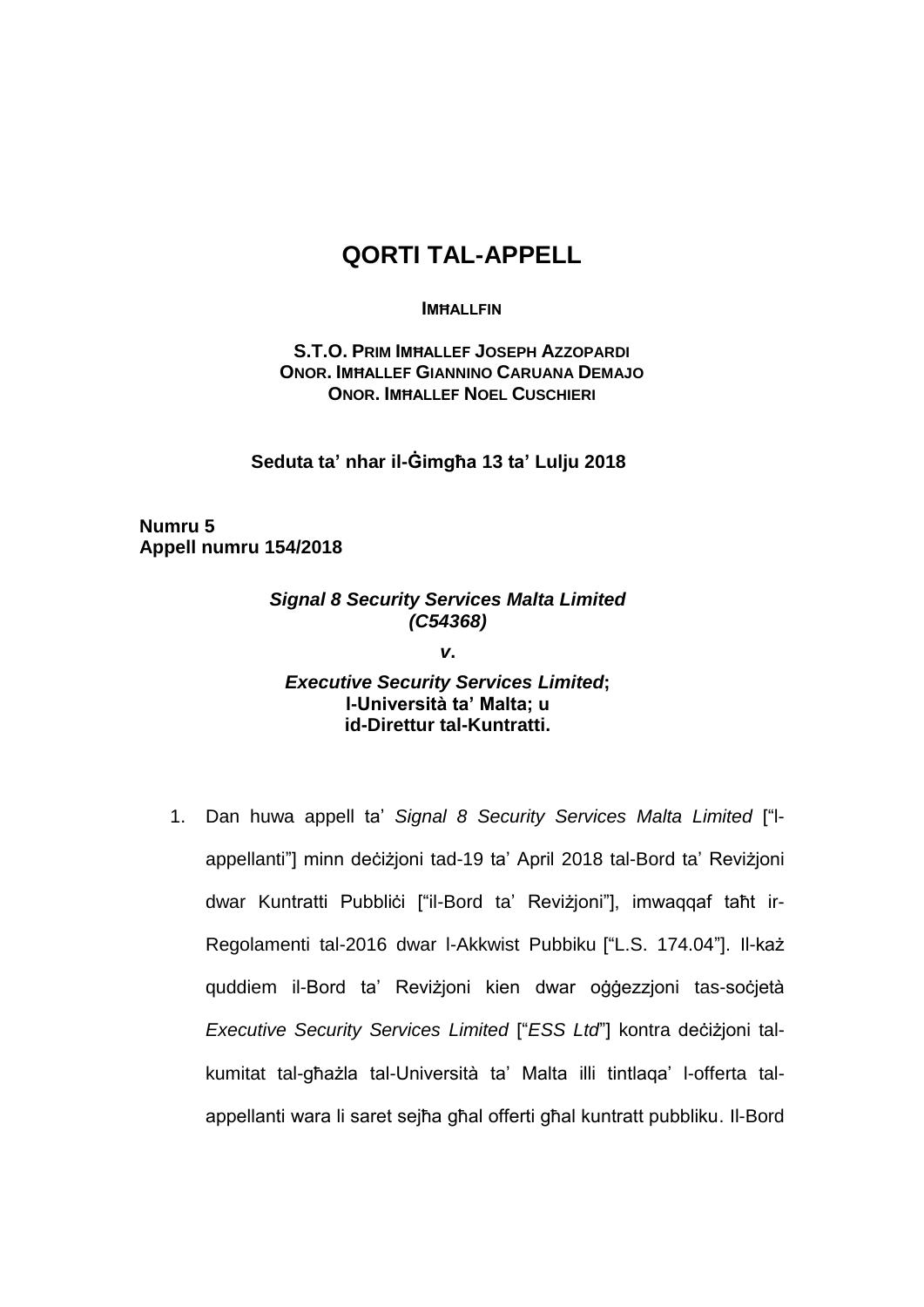ta' Reviżjoni laqa' l-oġġezzjoni u ordna li l-għażla ssir mill-ġdid fiddawl tad-deċiżjoni tal-bord.

- 2. Il-fatti relevanti seħħew hekk: kienet saret sejħa mill-Università ta' Malta ["l-Università"] għal offerti "*for the provision of security services on the campuses of the University of Malta, tha Junior College and other University designated sites*". Saru bosta offerti, fosthom dawk tal-appellanti u ta' *ESS Ltd*. Lill-kumitat tal-għażla deherlu li l-offerta ta' *ESS Ltd* kellha xi nuqqasijiet u ma setgħetx titqies bħala vantaġġjuża; irrakomanda, minflok, li l-kuntratt jingħata lill-appellanti, u b'ittra tas-6 ta' Marzu 2018 id-Dipartiment tal-Kuntratti ["id-Dipartiment"] għarraf lil *ESS Ltd* b'dan.
- 3. *ESS Ltd* ressqet oġġezzjoni quddiem il-Bord ta' Reviżjoni b'ittra tal-14 ta' Marzu 2018. Il-Bord ta' Reviżjoni b'deċiżjoni tad-19 ta' April 2018 li minnha sar dan l-appell iddeċieda illi "*Executive Security Services Ltd's offer is to be re-assessed after taking into consideration this board's recommendations*". Il-bord fisser hekk id-deċiżjoni tiegħu:

»This board,

»Having noted this objection filed by *Executive Security Services Ltd* (hereinafter referred to as the Appellant<sup>1</sup>) on 16 March 2018<sup>2</sup>, refers to the contentions made by [*ESS Ltd*] with regards to the award of Tender … … … awarded by the University of Malta (hereinafter referred to as the Contracting Authority).

»… … …

»Whereby the Appellant contends that:

 $\overline{1}$ Biex ma tinħoloqx konfużjoni, billi għall-għanijiet ta' din is-sentenza l-appellanti hija ssoċjetà *Signal 8 Security Services Malta Ltd*, kull fejn fid-deċiżjoni tal-Bord ta' Reviżjoni tissemma "*the Appellant*" sejjer jitniżżel "*ESS Ltd*" minflok.

<sup>2</sup> L-ittra għandha d-data tal-14 ta' Marzu 2018 iżda ġiet preżentata quddiem il-Bord ta' Reviżjoni fis-16 ta' Marzu 2018.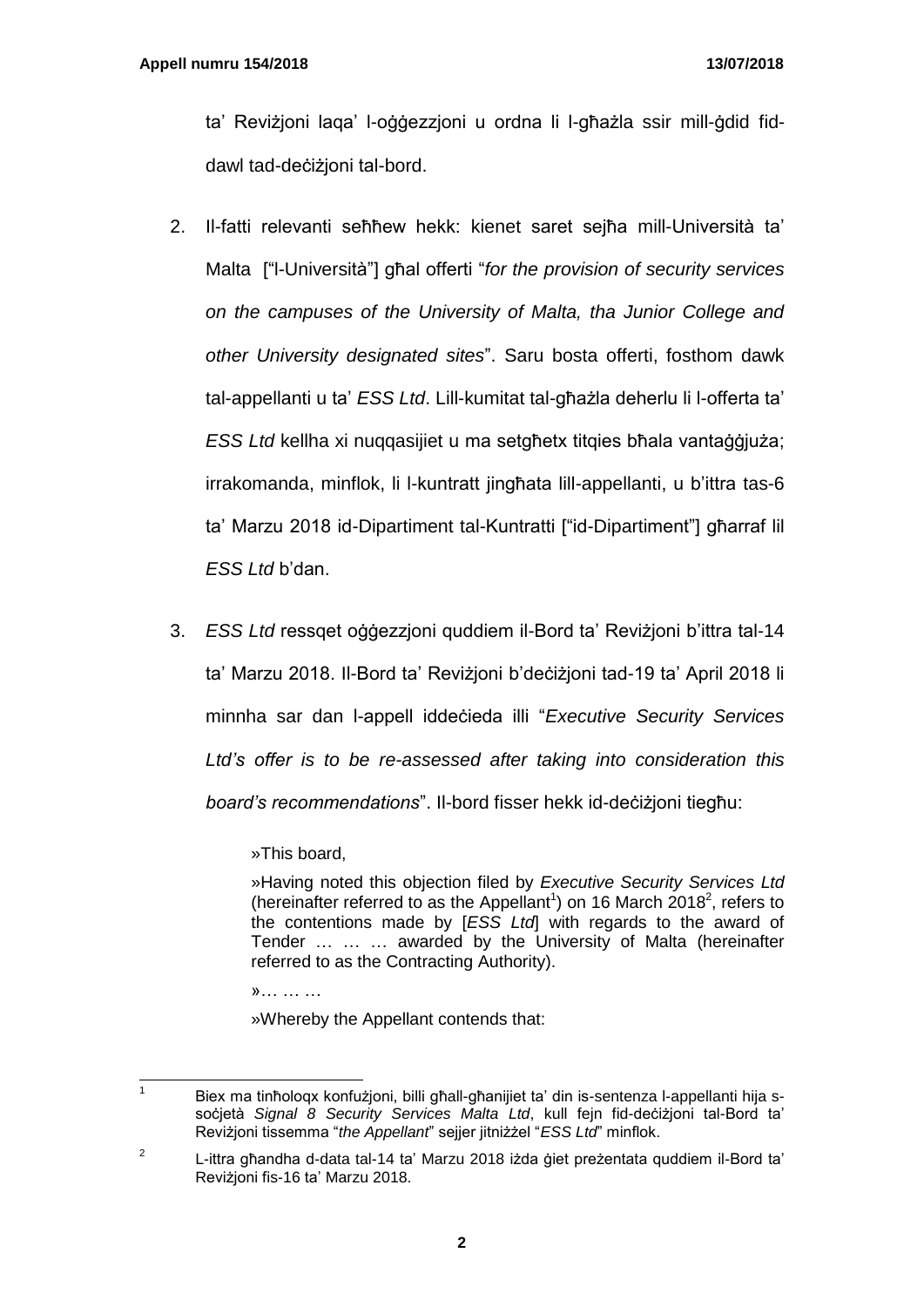- »a) their offer was not awarded equitable marks during the evaluation process with regards to the "Direct Credit" system … … …;
- »b) the same grievance refers to the items "Union Membership" and "Health and Safety Policy" as duly described in their submissions..

»The board also noted the Contracting Authority's letter of reply dated 8 April 2018 and its verbal submissions during the public hearing held on 10 April 2018, in that:

- »a) the University of Malta insists that [*ESS Ltd*'s] submission did not include a representation of a "Direct Credit" system but rather bank transfers instigated by [*ESS Ltd*] to the employees' bank accounts;
- »b) the Contracting Authority also maintains that [*ESS Ltd*] failed to submit a declaration that their employees were free to join a union;
- »c) with regards to the Health and Safety Declaration, the document submitted by [*ESS Ltd*] was not signed.

»This board … …… opines that the contentions presented [*ESS Ltd*] merit consideration as follows:

#### »1. Direct Credit System

»[*ESS Ltd*] maintain that their submissions do conform with the requirements so dictated; yet, on the other hand, the University of Malta insists that [*ESS Ltd*'s] submission represented only instructions for bank transfers from the latter's bank account to the employees' accounts, the control of which lies at the discretion of [*ESS Ltd*].

»In this regard, this board would respectfully point out that the purpose of the inclusion of a "Direct Credit" system in the tender dossier is twofold, namely:

»(i) to ensure that employees are not paid in cash;

»In this regard, this board is in agreement with the fact that the employees should be paid through a payment direct from the bank system so that, apart from the issue of non-cash payment, trace of such payments can be easily monitored to safeguard the employee's working conditions.

»(ii) to ensure that funds are triggered by a bank and not by the employer.

»In this regard, the University of Malta insists that payments to employees through a direct credit system should be adopted so that such funds are triggered by a bank and not the employer.

»Regarding this particular issue, this board would respectfully point out that the "Direct Credit" system, with regards to wages and salaries, consists of instructions being given to the bank, by the employer, as to the amounts due to employees for each particular month.

»[*ESS Ltd*'s] payment method consisted of instructions being given to the bank to pay its employees with the amount dictated by the employer. ln this respect, this board opines that both systems depend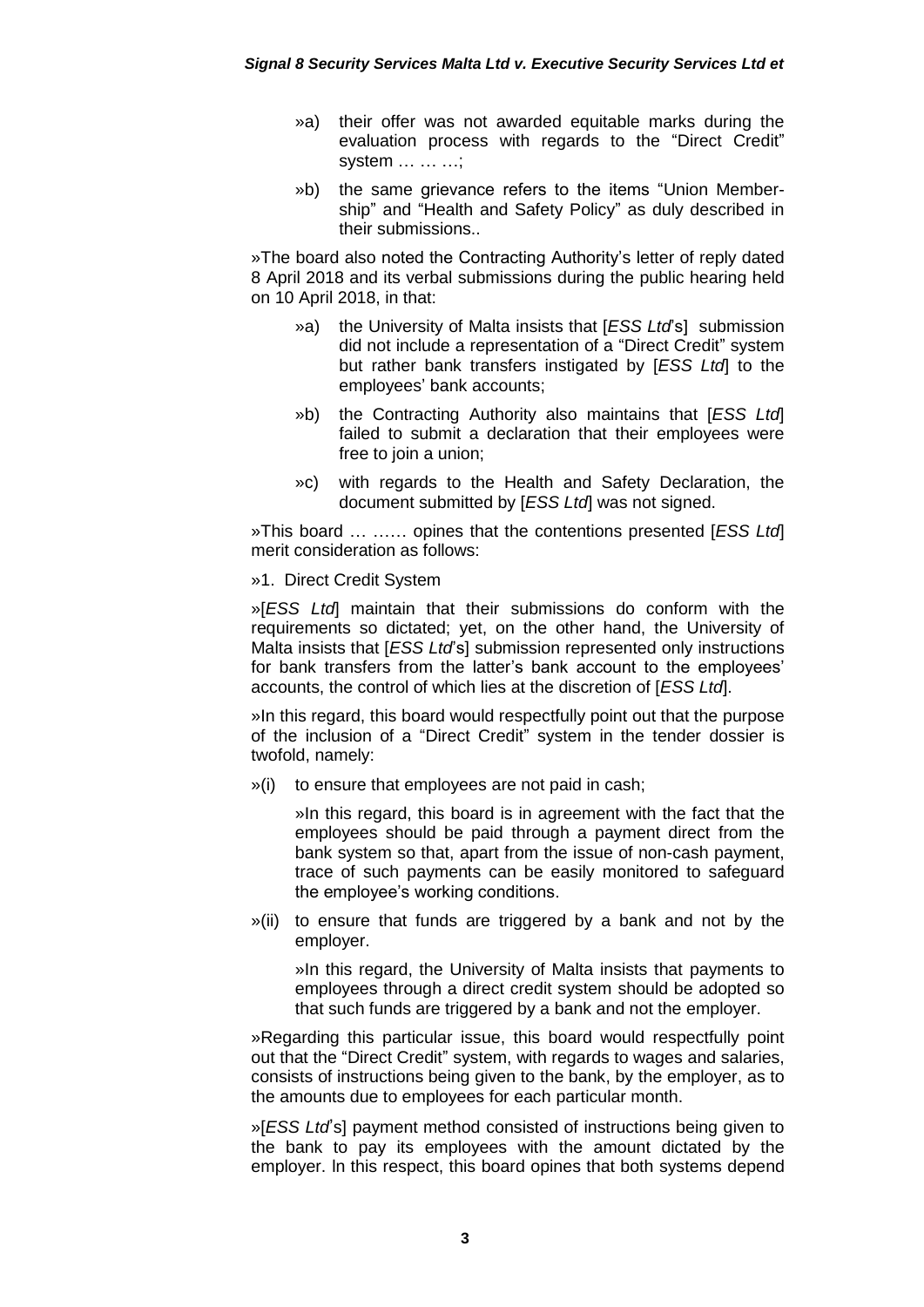upon the employer's instruction/discretion as to the amount so payable, and both systerns instruct the bank to make the necessary transfers of these amounts to employees' bank accounts. In both systems, which in the opinion of this board, there exist no difference [*sic*], except for the designation of the system itself. Both satisfy the objectives of the requisite so dictated in the tender dossier. In this regard, this board notes that the evaluation committee could not distinguish whether the transfer of wages was made from [*ESS Ltd*'s] account or from the personal account of the director, namely Mr Stephen Ciangura. However, in this respect, Mr Ciangura confirmed to this board, under oath, that funds to be transferred to the employees' accounts are effected through the company's account (the employer's account) and not from his personal account. In this respect, this board upholds [*ESS Ltd*'s] first grievance and opines that the marks awarded under "employment conditions" do not reflect objectively [*ESS Ltd*'s] submissions.

»2. Freedom of Employees to join a Trade Union

»With regards to [*ESS Ltd*'s] second contention, in that the employees should be free to join a union of their choice, this board would respectfully refer to the General Workers Union letter dated 22 Lugust 2016, wherein it was confirmed that the majoritv of [*ESS Ltd*'s] employees have joined the said union. At this stage of consideration, this board notes that the majority of the employees agreed to join the General Workers Union and this reflects that the employees, out of their choice and without undue duress, voted to join the said union and, at the same instance, no evidence or proof was presented to suggest otherwise. This board would also refer to the confirrnation issued by the same union an 22 August 2016 wherein the latter confirmed such membership. The fact that such confirmation is dated August 2016 does not imply, in any way whatsoever, that, as at the date of [*ESS Ltd*'s] submissions, employees did not have the opportunity to join a union of their choice. At the same instance, through a confirmation dated 17 August 2017, the union asserted that a collective agreement was concluded and this covered the period between 2017 and 2019.

»This board also took into consideration the fact that the majority of employees joined the General Workers Union so that there existed a minority of workers who opted not to join, and it is quite evident that all the employees had an option of whether to join or not the said union. At the same instance, this board would refer to the University of Malta's reason why [*ESS Ltd*] were disqualified. This stated:

»"Employees were not given a choice but to enrol with the union currently having the majority of worleers at the company."

»In this respect, this board opines that such comment does not justifiably represent the actual situation with regards to the freedom which [*ESS Ltd*'s] employees enjoy to join a union of their own choice. At the same instance, this board was not presented with credible evidence that the said employees were precluded from joining a union of their choice. In this regard, this board upholds [*ESS Ltd*'s] second grievance and opines that the marks awarded to their offer, under the item "Entployntent Conditions", do not reflect the relatively deserved allocation.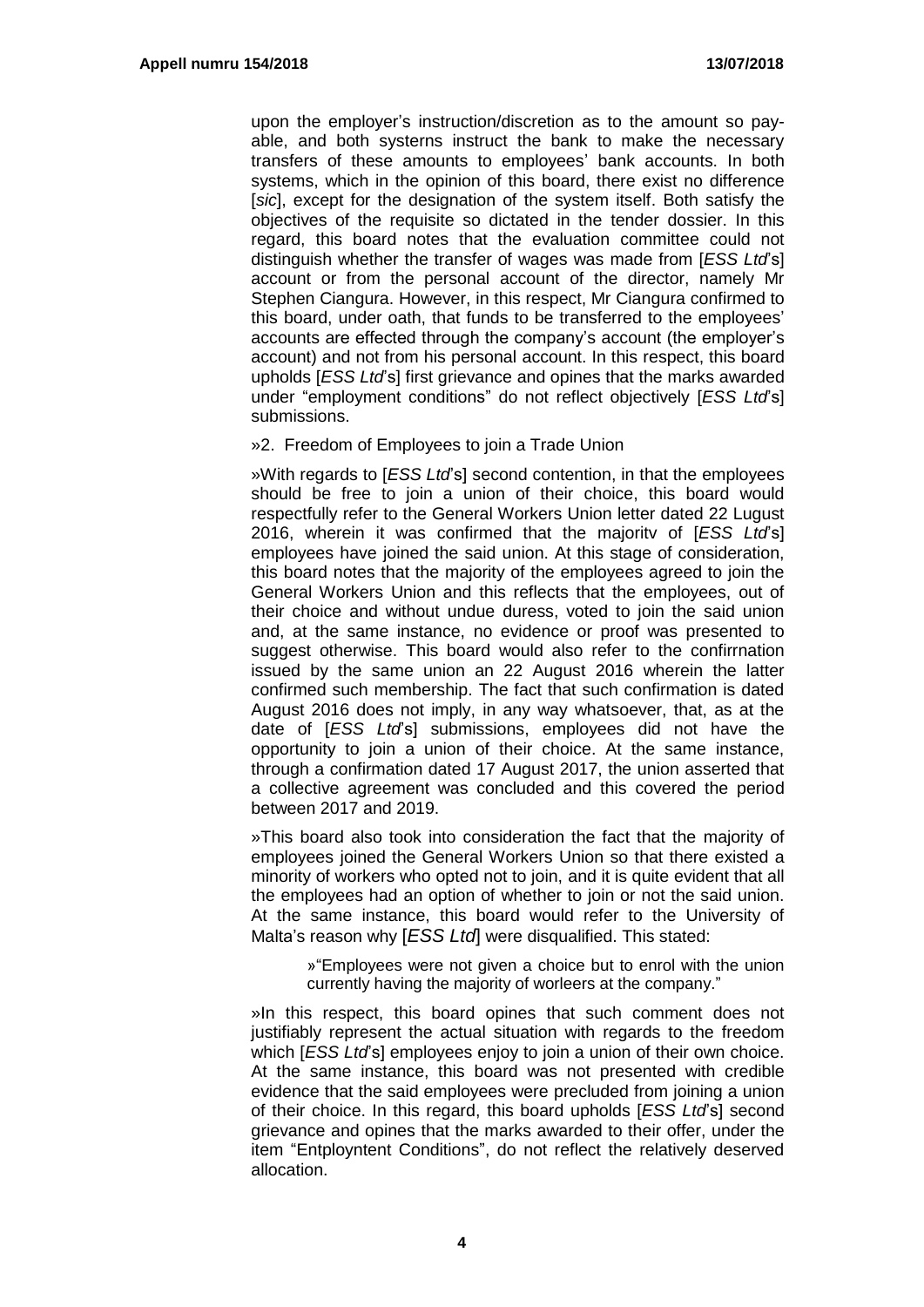### »3. Health and Safety

»With regards to the health and safety issue, this board notes that the documentation submitted by [*ESS Ltd*] described the safeguards and policy which the latter adopts with regards to such a requirement. At this stage of consideration, this board would respectftrlly refer to the tenders' requirement, in that the tender dossier dictated the following:

> "Health and safety resources, (quality assurance assistance employed by the contractor to ascertain a good/safe working environment)"

»The reason given by the University of Malta for allocating low marks to the [*ESS Ltd*'s] offer under this item is that the document submitted by the latter was not signed.

»In this respect, this board would refer to the very objective of the  $ESPD<sup>3</sup>$  in that the latter replaces the requirement for economic operators to provide upfront evidence or certificates by allowing them to self-declare that they meet the relative criteria and, at the same time, reducing the administrative burden on economic operators so that small and medium sized enterprises can participate in public procurement.

»At the same instance, the ESPD does not exclude the mandatory submission of all documentation and certificates which are required, after the award of the contract for procurement, to a successful ebdder.

»This board, has noted in detail the submissions of [*ESS Ltd*] and is comfortably convinced that [*ESS Ltd*] had submitted more than sufficient information with regards to their policy and adherence to Health and Safety Regulations, and the fact that the documentation was not signed does not, in any substantial wsy, discredit the validity of adherence to such a requirement, as stipulated in the tender dossier.

»In this particular case, this board also took into consideration that this situation does not imply missing documentation but unsigned ones. At the same instance, this board also takes into consideration that it is a norm, under the European Single Procurement Document Conditions, that original and signed certificates/confirmations are to be provided after the award of the contract, as long as mandatory signed declarations are not so requested in the tender document which in this case are not. In this regard, this board upholds [*ESS Ltd*'s] third contention on this issue and opines that the allotted marks to their offer under health and safety do not reflect a true and fair assessment..

»In view of the above, this board:

- »a) upholds the contentions made by [*ESS Ltd*];
- »b) does not uphold the decision taken by the University of Malta in the award of the tender;
- »c) orders that [*ESS Ltd*'s] offer is to be re-assessed after taking into consideration this board's recommendations;

3

<sup>&</sup>quot;European Single Procurement Document".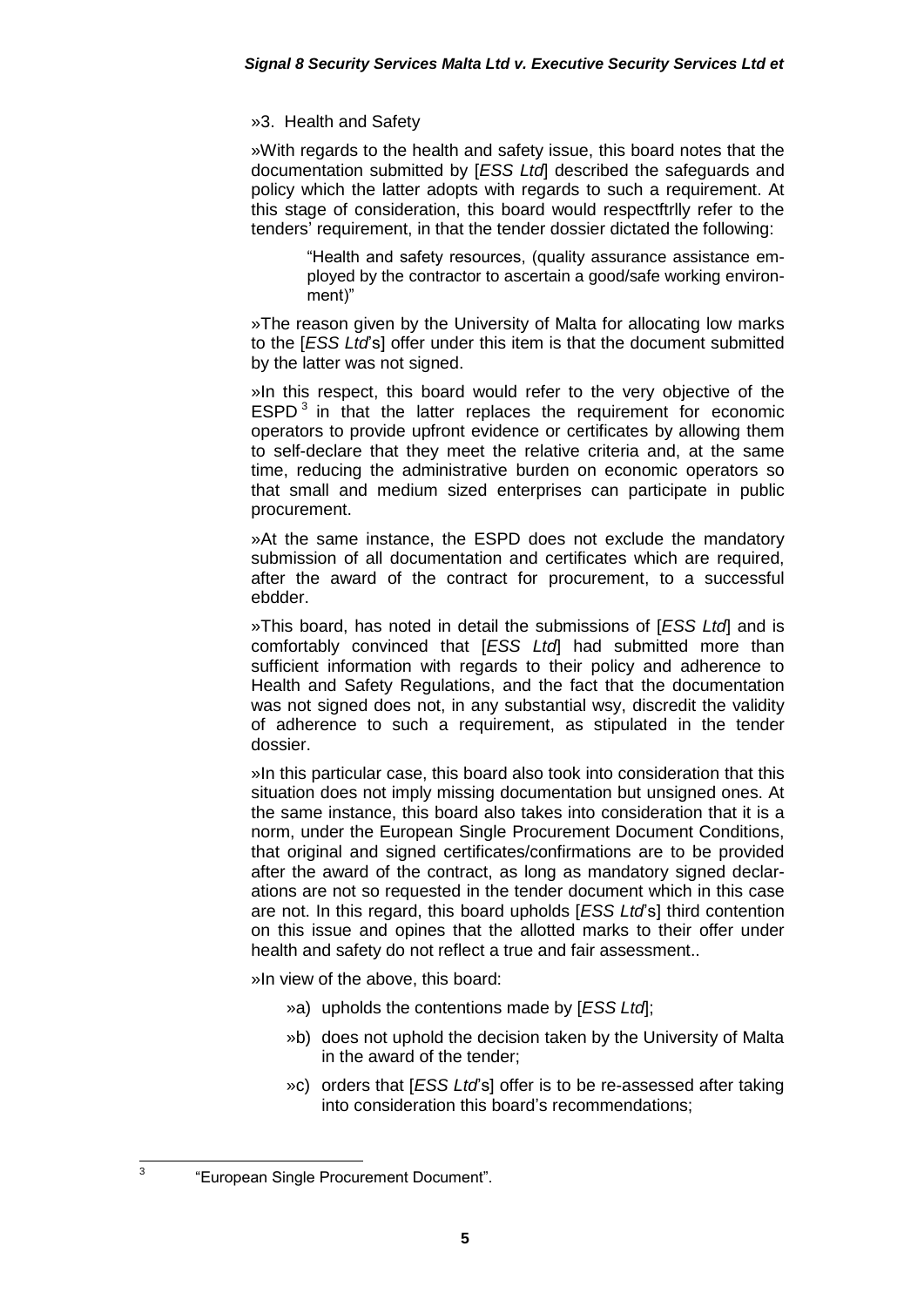- »d) recommends that the deposit paid by [*ESS Ltd*] is to be fully refunded.«
- 4. *Signal 8 Security Services Malta Ltd* ["l-appellanti"] ressqet appell minn din id-deċiżioni b'rikors tat-3 ta' Meiju 2018 li għalih id-Dipartiment wieġeb fis-16 ta' Mejju 2018, l-Università wieġbet fit-22 ta' Mejju 2018 u *ESS Ltd* wieġbet fit-23 ta' Mejju 2018.
- 5. L-ewwel aggravju l-appell huwa dwar tal-metodu ta' ħlas tal-impjegati, u jolqot il-kwistjoni (i) jekk il-ħlas isirx minn kont ta' *ESS Ltd* jew millkont privat tad-direttur tas-soċjetà u (ii) jekk is-sistema ta' ħlas huwiex wieħed ta' *direct credit* jew inkella "sempliċi" (kif tgħidlu l-appellanti) *bank transfer*. L-ewwel parti tal-aggravju ġiet imfissra hekk:

»Id-dokumenti bankarji sottomessi mis-soċjetà *Executive Security Services Ltd* waqt it-*tendering stage* kienu nieqsa minn kull indikazzjoni dwar min huwa l-proprjetarju tal-kont bankarju li minnhom jinħarġu s-salarji tal-impjegati tagħha – huwiex il-kumpannija nniffisha, jew semplici individwu bil-kont privat tiegħu. Wieħed jifhem illi din kienet domanda importanti, għaliex l-awtorità kuntrattanti riedet tassigura illi l-impjegati utilizzati għall-kuntratti mogħtijin minnha jkunu imħallsa fil-ħin u bla ebda skossi. Jekk wieħed iħares lejn id-dokument bankarju, ma jistax ħlief jasal fl-istess konklużjoni illi wasal il-bord ta' evalwazzjoni fi ħdan l-Università ta' Malta, illi d-dikjarazzjoni illi l-kont utilizzat kien tal-kumpannija ma ġietx sostnuta

»… … …

»F'dan il-każ, ġaladarba d-dokument provdut ma kienx isostni dak dikjarat, aġixxiet sewwa l-awtorità kuntrattanti meta għażlet li tnaqqas il-punti, għaliex waqt li qed tagħżel bejn l-offerti ma setgħet qatt ikollha s-serħan tal-moħħ meħtieġ illi s-salarju qiegħed joħroġ minn kont bankarju tal-kumpannija u mhux minn xi kont privat. X'ġie stabbilit wara, quddiem il-Bord ta' Revizjoni dwar Kuntratti Pubblici u wara illi t*tender* kien diġà deċiż, ftit li xejn jagħmel differenza. … … …

»… … … il-Bord ta' Reviżjoni … … … ħass illi dil-kwistjoni ta' lil min jappartjeni l-kont minn fejn joħorġu l-ħlasijiet tal-ħaddiema jista' jsolviha billi jitlob, f'dak l-istadju (ta' appell), lid-Direttur ta' *Executive Security Services Ltd* biex jixhed u jikkonferma illi l-kont huwa talkumpannija! Filfatt, id-Direttur ta' *Executive Security Services Ltd* xehed u qal hekk.

»Huma limitati ferm is-sitwazzjonijiet fejn nuqqas ta' dokument jew nuqqas ta' kjarezza f'dikjarazzjoni *at tender stage* tista' mbagħad tiġi emendata. Intqal fis-sentenza tal-Qorti tal-Ġustizzja Ewropea C-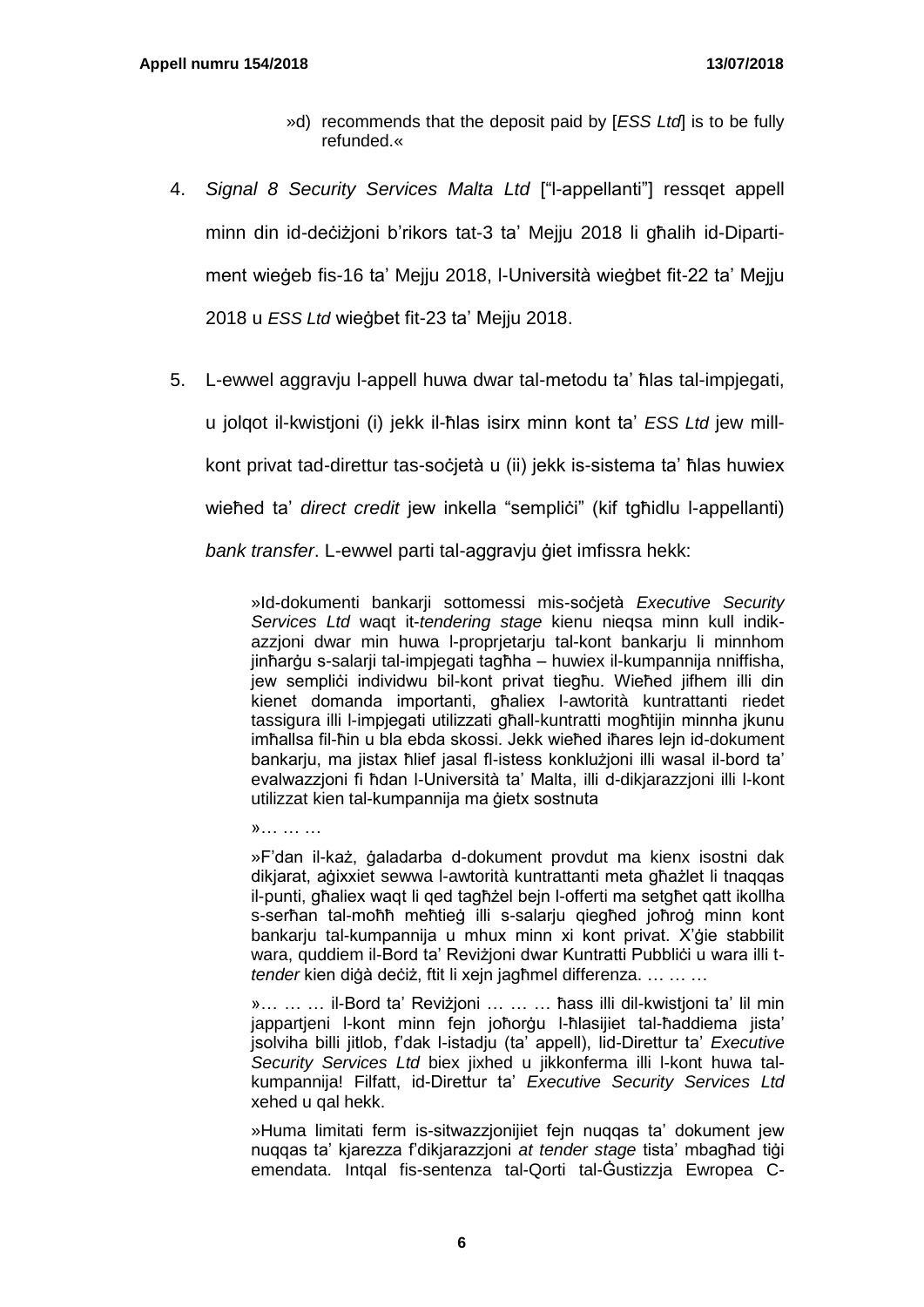336/12 - Ministeriet for Forskning, Innovation og Videregående Uddannelser *v*. Manova A/Silli tal-10 t'Ottubru 2013 illi "l-awtorità kontraenti tista' titlob li d-data li tinsab f'tali applikazzjoni tiġi kkoreġuta jew ikkompletata fug punti spečifiči, sakemm tali talba tkun tirrigwarda dokumenti jew data, bħall-karta tal-bilanċ ippubblikata, li l-eżistenza tagħhom qabel l-iskadenza tat-terminu stabbilit għas-sottomissjoni talapplikazzjonijiet tkun tista' tiġi vverifikata oġġettivament".

»Hawnhekk, il-Bord ta' Revizioni dwar Kuntratti Pubblici talab: (i) sempliċi dikjarazzjoni b'xiehda ta' Stephen Ciangura, liema xiehda żgur u qatt ma setgħet f'dak l-istadju tiġi verifikata oġġettivament (filfatt il-bord qagħad fuq dik ix-xiehda, u ibbaża d-deċiżjoni tiegħu fuqha, bla ma talab imqar dokument ieħor in sostenn ta' dik id-dikjarazzjoni); u (ii) dan fi stadju fejn kien altru minn skada t-terminu għas-sottomissjonijiet tal-applikazzjonijiet, tant li t-*tender* kien diġà ntrebaħ minn ħaddieħor.

»Kien żbaljat għalhekk il-Bord ta' Reviżjoni dwar Kuntratti Pubblići meta ammetta x-xiehda ta' Stephen Ciangura (direttur ta' *Executive Security Services Ltd*) f'dak l-istadju, u meta saħansitra ħassu sodisfatt bis-semplici konferma tiegħu – 'prova' li xxejjen t-trasparenza u l-kompetizzjoni, kif trid il-liġi Ewropea, kif interpretata mill-Qorti Ewropea tal-Ġustizzja.

»Qiegħed jingħad hekk għaliex, bil-mod kif ħadem, il-Bord ta' Reviżjoni dwar il-Kuntratti Pubblići ippermetta li min ma daħħalx iddokumenti kollha kif mitlub jingħata ċans ieħor biex, fi stadju ta' appell, idaħħal dawk id-dokumenti nieqsa, bi preġudizzju għal min kien daħħal dak kollu mitlub minnu! Ħoloq b'hekk it-tieni stadju (jew opportunità) għas-sottomissionijiet ta' offerti (stadiu li fil-liġi ma jeżistix), li għalih ipparteċipat weħidha s-soċjetà *Executive Security Services Ltd* biss!

»Hawnhekk ma kinitx kwistioni ta' semplici kjarifika minuri – tant filfatt illi l-awtorità kuntrattanti stess lanqas ħasset bżonn illi titlob kjarifika meta rċeviet id-dokumenti oriġinarjament; hawnhekk *si tratta* ta' rekwiżiti mhux sodisfatti u dokumenti essenzjali nieqsa li l-Bord ta' Reviżjoni ippermetta l-introduzzjoni tagħhom wara li l-proċess tat*tendering* kien ilu li għalaq u l-*award* ġie rakkomandat li jingħata lissocietà esponenti. Jigi umilment sottomess illi meta allura agixxa hekk, il-Bord ta' Reviżjoni dwar il-Kuntratti Pubbliċi ħoloq *tendering process* ġdid li fil-liġi ma jeżistix, biex jagħti ċans ieħor min suppost kellu jiġi skwalifikat! Meta għamel hekk, il-Bord ta' Reviżjoni dwar Kuntratti Pubbliċi kien qiegħed jgħaddi l-messaġġ li r-rekwiżiti fit-*tender* ma jiswew xejn u min ma jonorahomx mhux talli ma kellux ibati lkonsegwenzi, talli jkun vantaġġjat fuq min ikun onorahom fiż-żmien!

»II-Bord ta' Revizjoni dwar Kuntratt Pubblici b'hekk holog preċedent illi jistieden l-abbużi; min ma jissodisfax ir-rekwiżiti tat-*tender* jista' kważi kważi jserraħ rasu li, jekk jappella, jimla t-toqob hemmhekk, quddiem il-Bord ta' Reviżjoni, bla ebda konsegwenza. Dan bi preġudizzju ċar għad-drittijiet ta' min ikun rebaħ it-*tender* u għal-liġijiet tal-kompetizzjoni. B'dan ir-raġunament, il-bord tal-evalwazzjoni tal-awtorità kuntrattanti ġie reż kompletament impotenti, għaliex wieħed dejjem jifdallu lfakultà li jsewwi n-nuqqasijiet tiegħu wara li d-dettalji tat-*tender* u lofferti ta' ħaddieħor ikunu miftuħa!

»Tabilħaqq, min ma jkunx issodisfa r-rekwiżiti ikun filfatt jaqbillu illi jistenna l-appell biex idaħħal kwalunkwe dokument nieqes, għax ikun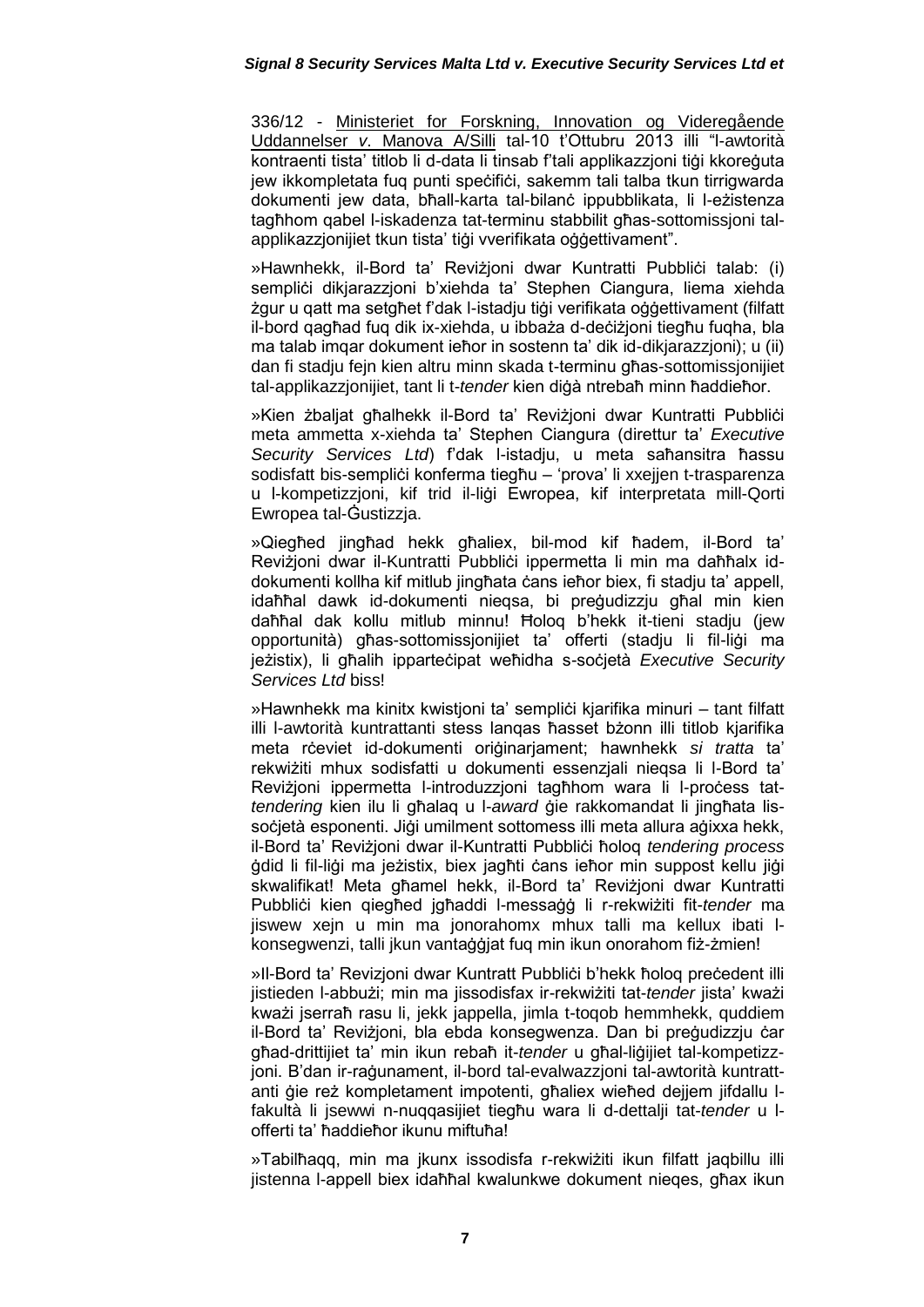f'posizzjoni li jaf x'offra u x'issottometta minn rebaħ it-*tender*! Jingħad bir-rispett illi bid-deċiżjoni tiegħu, allura, il-Bord ta' Reviżjoni dwar Kuntratti Pubblici ħoloq precedent ikrah illi jistultifika għal kollox ilgaranziji ta' trasparenza, ugwaljanza u l-liġijiet tal-kompetizzjoni li jittentaw joħolqu l-*Public Procurement Regulations*.«

6. Qabel xejn għandu jingħad illi *ESS Ltd* kienet penalizzata mhux għax il-kumitat ta' għażla ma kienx sodisfatt li l-ħlas kien sejjer isir minn kont bankarju tas-soċjetà iżda għax deherlu li ħlas minn kont tassoċjetà lill-kontijiet tal-impjegati ma jitqiesx ħlas bil-mezz ta' *direct credit*. Fir-rapport tad-Dipartiment jingħad hekk:

> »Bidder submitted copy of statement showing bank transfer from an account to individuals and not by a direct credit system.«

- 7. Jidher għalhekk illi n-nuqqas allegat f'din il-parti tal-aggravju ma kienx raġuni għala *ESS Ltd* kienet penalizzata fl-għoti tal-marki.
- 8. Fil-meritu, kien ikollha raġun l-appellanti li kieku *ESS Ltd* kisbet xi vantaġġ kompetitiv meta tħalliet tippreċiża quddiem il-Bord ta' Reviżjoni li l-ħlas isir minn kont tagħha u mhux mill-kont personali taddirettur. B'hekk ma ħaditx vantaġġ bħal meta ma tagħtix tagħrif dwar il-prezz ta' xi partita tal-offerta biex imbagħad titħalla tagħti dak ittagħrif meta tkun taf x'kienet l-offerta ta' ħaddieħor u hekk tkun tista' toffri prezz li tkun taf li hu aħjar. Fil-każ tallum kull ma għamlet *ESS Ltd* kien illi ikkonfermat illi sejra toqgħod għal kondizzjoni partikolari tas-sejħa għal offerti; b'hekk ma ħadet ebda vantaġġ kompetitiv.
- 9. Din il-parti tal-aggravju għalhekk ma tistax tintlaqa'.

**8**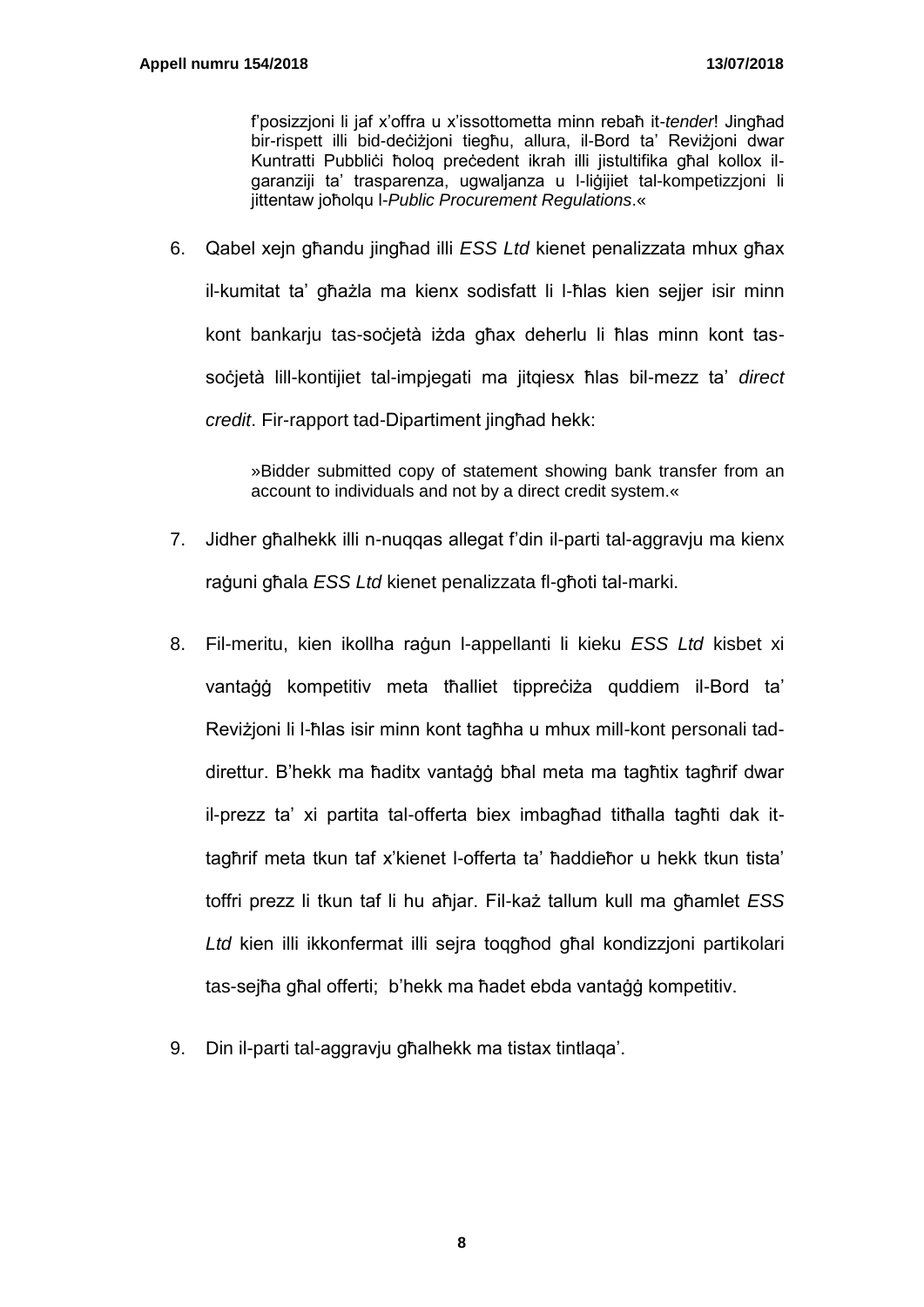10. Fit-tieni parti tal-aggravju l-appellanti tgħid illi s-sistema ta' ħlas

magħżul minn *ESS Ltd* ma huwiex sistema ta' *direct credit* kif riedet

is-sejħa għal-offerti:

»… … … fit-*tender* intalab biex l-offerenti jagħtu evidenza ta' sistema ta' ħlas b'*direct credit*. Dan għal raġunijiet evidenti – biex jiġi assigurat illi l-impjegati jitħallsu dejjem, b'mod li ma jistax jiġi ikkontestat, u filħin. Waqt it-*tendering process*, imkien ma kien hemm dokument u/jew prova oħra li *Executive Security Services Ltd* kellha din is-sistema *in place* – u għalhekk, dwar dan hija tilfet il-punti. Għal darb'oħra, bi ksur tal-prinċipji diskussi aktar 'il fuq f'dan l-appell, il-Bord ta' Reviżjoni dwar Kuntratti Pubblići ħass illi jkun biżżejjed illi hemmhekk u dak il-ħin jitlob kjarifika mingħand id-direttur tas-soċjetà *Executive Security Services Ltd*, li qal li huwa jħallas is-salarji billi jagħmel *bank transfer* wieħed wieħed, hu, manwalment, lill-impjegati. Dwar dan, jiġi mtenni dak li ngħad diġà, u *cioè* illi li jiswa huwa dak li kellu l-bord ta' evalwazzjoni fi ħdan l-Università ta' Malta quddiemu waqt li kien qiegħed jevalwa t*tenders*, u mhux x'ġie kjarifikat lill-bord wara, meta l-proċess tal-għażla kien prattikament diġà lest.

»Però lil hinn minn dan (u mingħajr ħsara għas-suespost), fid-deċiżjoni tiegħu l-Bord ta' Reviżjoni dwar Kuntratti Pubbliċi jirrimarka li huwa kien sodisfatt bl-ispjegazzjoni mogħtija u li ma jarax xi differenza bejn is-sistema ta' *direct credit* mitluba fit-*tender* u dik ta' *bank transfers* manwali mħaddma minn *Executive Security Services Ltd*, anke *vis-àvis* d-dritt tal-ħaddiem kif imfisser hawn fuq.

»B'kull rispett, jingħad illi ż-żewġ sistemi huma kompletament differenti, u jagħtu livelli ta' garanziji differenti, u huwa inkoċepibbli kif il-Bord ta' Reviżjoni dwar Kuntratti Pubbliċi donnu għalaq għajnejh għal dawn id-differenzi – speċjalment f'kuntest tad-drittijiet talimpjegati, li wara kollox hija r-raġuni prinċipali għalfejn intalbet sistema u mhux oħra.

»Is-sistema tad-*direct credit* hija kuntratt taħt l-istitut tal-mandat b'sistema li taħdem hekk: wieħed jiggarantixxi mal-bank ċertu stabbilità finanzjarja, u jagħti struzzjonijiet (u *cioè* l-mandat) lill-bank biex fl-aħħar tax-xahar, f'ħin preċiż skedat, iħallas hu lill-impjegati flammonti mogħtija lilu. L-uniku intervent tal-kumpannija li tħaddem ikun illi tagħti l-lista tal-ammonti, u t-tħaddim manwali jieqaf hemmhekk. Bħala eżempju, fil-*guidelines* tiegħu, il-Bank of Valletta jispjega ssistema hekk: "*The payment is made by the Bank to the person or company to whom the payment is due (called 'the Creditor'). You (the "Debtor") authorise the Creditor to collect the payment from the Bank*".<sup>4</sup> Fuq kollox, il-*payor* ma tibqax il-kumpannija li tħaddem iżda jsir il-bank nniffsu, li jkun awtorizzat minn qabel jaġixxi abbażi talmandat kontinwu tal-kumpannija li tħallas is-salarii. Apparti dan, biex din is-sistema tiġi introdotta, lill-bank irid jingħatalu livell ta' serħan talmoħħ finanzjarju, li finalment jiġi tradott f'livell ta' serħan tal-moħħ talimpjegat, li jaf li invarjabbilment se jitħallas mill-bank f'kull xahar fit-tali

l

<sup>4</sup> [»https://www.bov.com/documents/sepa-direct-debits;](https://www.bov.com/documents/sepa-direct-debits) hawnhekk titkellem fuq '*debit'*, li prattikament hija l-istess ħaġa.«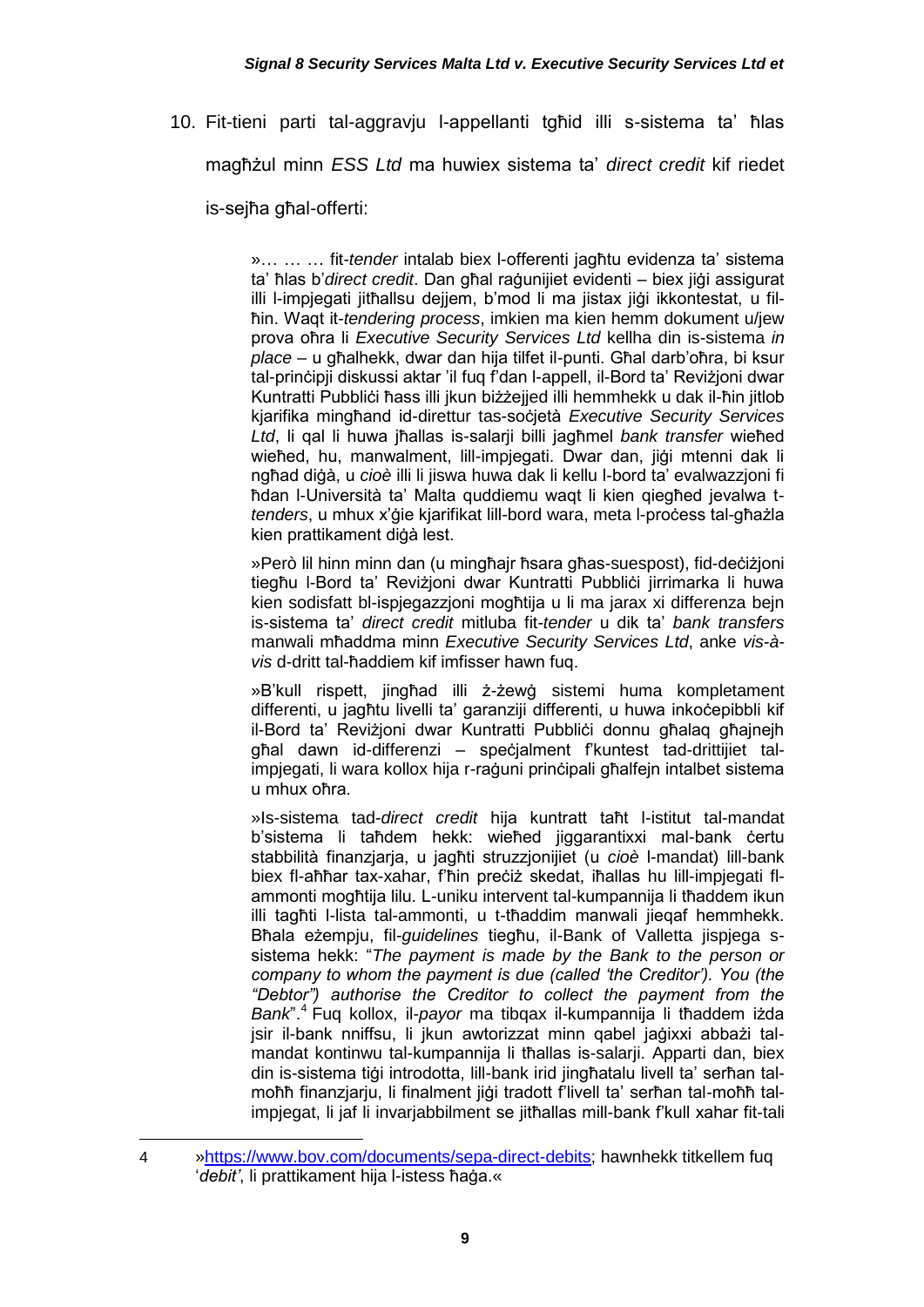ġurnata preċiża. Jekk imbagħad min iħaddem ma jagħtix l-istruzzjonijiet dwar l-ammonti, isofri konsegwenzi bankarji, inklużi *banking charges* u *credit rating drops*, fost l-oħrajn.

»Min-naħa l-oħra, is-sistema manwali eżerċitata minn *Executive*  Security Services Ltd hija totalment differenti; waħda li certament ma toffrix tali garanzija, iżda jħoll u jorbot jekk fl-aħħar ta' kull xahar, u f'jum li jiftillu, rappreżentant tal-kumpannija jidhirlux li għandu jpoġġi bilqegħda, fiżikament, u jagħmel il-pagamenti hu wieħed wieħed lil kull impjegat. Dan kollu ġie spjegat lill-Bord ta' Reviżjoni dwar Kuntratti Pubbliċi waqt is-seduta mill-konsulent legali tas-soċjetà esponenti, iżda dan l-intervent la ġie reġistrat, u lanqas ikkunsidrat fid-deċiżjoni tal-Bord ta' Reviżjoni dwar Kuntratti Pubblici.

»Allura, id-differenza bejn iż-żewġ sistemi hija evidenti, u huwa inkonċepibbli kif il-Bord ta' Reviżjoni irrifjuta illi jagħrafha.

»Hu x'inhu, wieħed irid jara x'intalab fit-*tender*. Fit-*tender* intalbet prova li speċifikament titħaddem is-sistema ta' *direct credit* u mhux xi sistema oħra. Huwa b'dik is-sistema illi l-Università ta' Malta kienet isserraħ moħħha dwar id-dirttijiet tal-impjegati. Imkien fis-sottomissjonijiet tad-dokumenti da parti tas-soċjetà *Executive Security Services Ltd* ma hemm forma ta' indikazzjoni jew dokument illi juri illi s-sistema tal-ħlas tal-impjegati użata minnha hija dik mitluba fit-*tender* (*direct credit*). Tabilħaqq, waqt is-smigħ tal-appell quddiem il-Bord ta' Reviżjoni dwar Kuntratti Pubblići, irriżulta illi s-sistema hija kontra ta' dik mitlub fit-*tender*, u *cioè* sistema fejn il-pagamenti magħmula huma totalment manwali mill-bidu sal-aħħar u jiddependu kompletament fuq il-volontà tal-kumpannija li tħallas. Dan gie ammess.

»Allura, fiċ-ċirkostanzi, ma hemm l-ebda dubju illi r-rekwiżit tat-*tender* ma giex sodisfatt. Tabilhagg, hija l-fehma tal-esponenti illi tant issistema mħaddma minn *Executive Security Services Ltd* kienet differenti minn dak mitlub, illi saħansitra kien hemm lok li din is-soċjetà titqies *non-compliant* u l-offerta tagħha tiġi skwalifikata. Meta l-bord ta' evalwazzjoni fi ħdan l-Università ta' Malta għażel biss li jnaqqas ilpunti (flok jordna l-iskwalifika), huwa kien qiegħed ikun prudenti f'ċirkostanzi fejn seta' faċilment ħa miżuri ferm aktar drastiċi.

»Għalhekk, ma setax aktar u aktar il-Bord ta' Reviżjoni dwar Kuntratti Pubbliċi jiddeċiedi minn rajh illi s-sistema manwali hija tajba xorta waħda u allura r-rekwiżit fit-*tender* ġie sodisfatt, meta huwa ċar li dak li ntalab kien xi ħaġa totalment differenti.«

11. Fit-tweġiba tagħha l-Università wkoll essenzjalment ittenni dak li tgħid

l-appellanti dwar xi jfisser *direct credit*.

12. Il-ħtieġa għal ħlas lill-impjegati b'sistema ta' *direct credit* toħroġ mid-

dokument tas-sejħa għal offerti, taħt *Tenderer's technical offer* 

*(organisation and methodology)*, para. d, *employment conditions*, fejn

jingħad illi "*wages are paid by direct credit*"; toħroġ ukoll mill-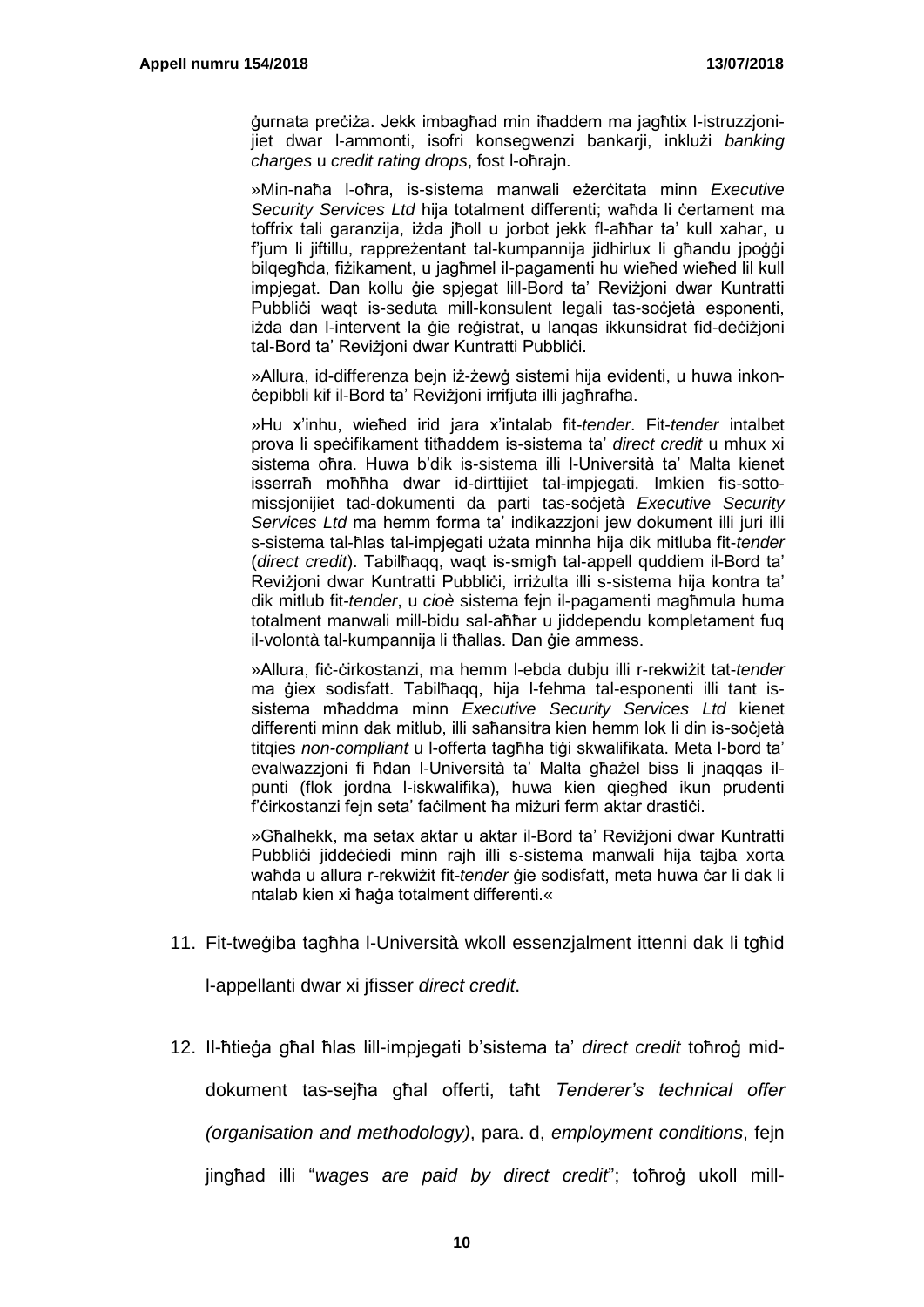#### *Signal 8 Security Services Malta Ltd v. Executive Security Services Ltd et*

*evaluation grid* mehmuża bħala para. 9.3 tal-*instructions to tenderers*

li tgħid hekk: "*Wages are paid by direct credit (mandatory)*".

- 13. Il-kwistjoni issa hi xi jfisser "*direct credit*".
- 14. Il-Bank Ċentrali Ewropew ma jagħtix tifsira ta' *direct credit*: jagħti, minflok, tifsira ta' *direct debit* u ta' *credit transfer*:
	- »Direct Debit A payment instrument for the debiting of a payer's payment account whereby a payment transaction is initiated by the payee on the basis of authorisation given by the payer.<sup>5</sup>
	- »Credit Transfer A payment instrument allowing a payer to instruct the institution with which its account is held to transfer funds to a beneficiary.<sup>6</sup>«
- 15. Is-sistema użat mill-appellanti ma huwiex ta' *direct debit* għax issistema ta' ħlas ma huwiex wieħed "*initiated by the payee*", bħal meta min għandu jħallas jagħti struzzjonijiet lill-bank biex, meta l-bank jirċievi talba għal ħlas mingħand il-kreditur, il-bank iħallas direttament fil-kont tal-kreditur; aktar jixbah is-sistema ta' *credit transfer* għax huwa d-debitur li jagħti struzzjonijiet biex il-bank jittrasferixxi flus millkont tiegħu għal dak tal-benefiċjarju.
- 16. Il-problema nħoloq għax fid-dokument ta' sejħa għal offerti ma ntuża ebda wieħed minn dawn it-termini tekniċi b'tifsira offiċjalment aċċettata: intuża terminu ieħor – *direct debit* – li ma huwiex imfisser b'mod awtorevoli. U lanqas ma hu minnu illi, kif tgħid l-appellanti, *direct credit* u *direct debit* huma "prattikament l-istess ħaġa" għax hemm differenza fil-persuna ta' min irid jieħu l-inizjattiva biex isir il-
- 5 <http://www.ecb.europa.eu/home/glossary/html/act6d.en.html#330>
- 6 <http://www.ecb.europa.eu/home/glossary/html/act6c.en.html#319>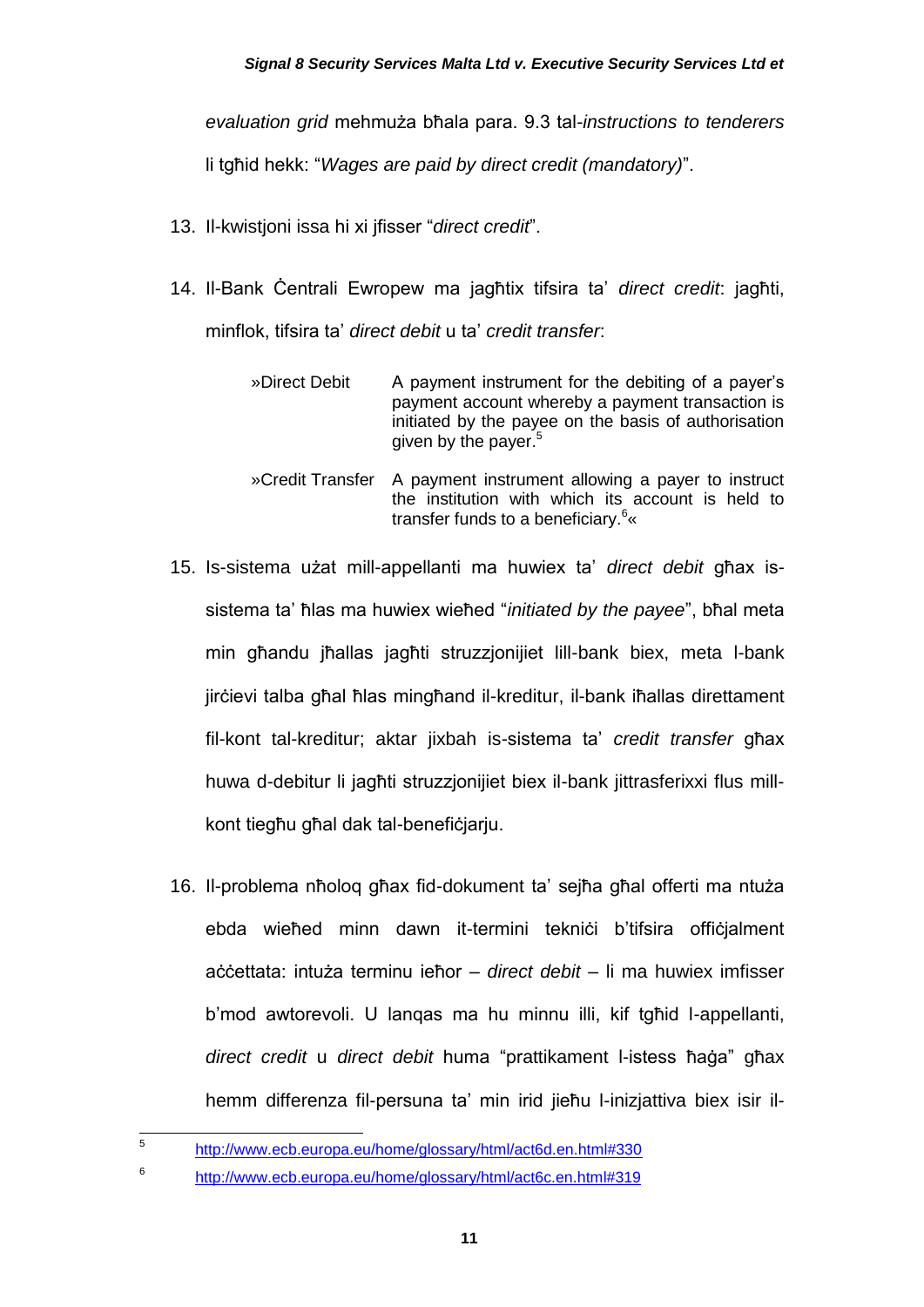ħlas. Wara kollox, lanqas is-sistema ta' ħlas deskritt fir-rikors tal-appell ma hu sistema ta' *direct debit* għax ma huwiex "*initiated by the payee*". Ikun sistema *initiated by the payee* meta, per eżempju, tagħti struzzjonijiet lil *ARMS Ltd* – f'dak il-każ il-*payee* – biex din tibgħat ilkont tad-dawl u ilma direttament lill-bank, u tagħti wkoll struzzjonijiet lill-bank biex kull meta jirċievi kont mingħand *ARMS Ltd* dak il-kont iħallsu billi jittrasferixxi flus direttament mill-kont tiegħek għall-kont ta' *ARMS Ltd*. Fil-każ tallum ma huwiex l-impjegat li jibgħat il-*payroll list* lill-bank, u hekk il-ħlas ikun "*initiated by the payee*", iżda jibgħatha min iħaddem.

17. Fil-fehma tal-qorti t-terminu "*direct credit*" ma huwiex preċiż biżżejjed biex ifisser biss u speċifikament is-sistema mfisser fir-rikors tal-appell u fit-tweġiba tal-Università. *Direct credit* jista' ifisser illi l-ħlas isir direttament billi jiġi kreditat – appuntu *direct credit* – il-kont tal-benefiċjarju bla ħtieġa ta' intervent tal-benefiċjarju: isirx bi *standing order* jew awtomatikament mill-bank jew fuq struzzjonijiet kull darba taddebitur ma jibdilx il-fatt illi l-ħlas isir direttament ġol-kont tal-benefiċjarju, u mhux permezz ta' ħlas bi flus kontanti jew b'*cheque*, li jkun jeħtieġ intervent tal-benefiċjarju biex il-ħlas jidħol fil-kont tiegħu. Jekk l-Università riedet is-sistema speċifiku mfisser fir-rikors tal-appell, ma fissritx sew din il-ħtieġa bl-użu tat-terminu *direct credit* bla ma tat tifsira aktar preċiża u speċifika ta' x'riedet, u ma jkunx xieraq illi loblatur jiġi penalizzat minħabba dan in-nuqqas ta' preċiżjoni fis-sejħa għal offerti.

**12**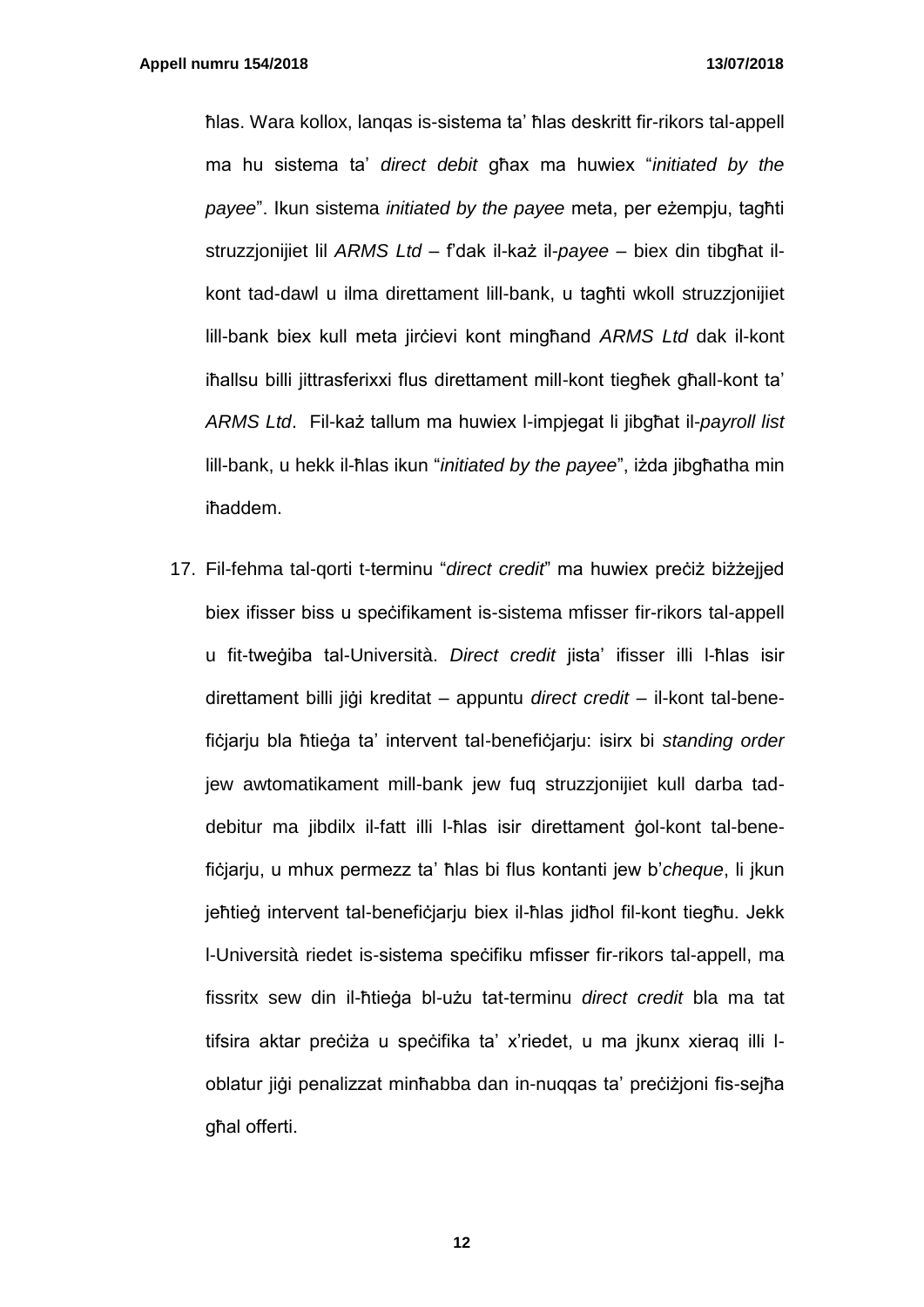- 18. Din it-tieni parti tal-ewwel aggravju wkoll għandha tiġi miċħuda.
- 19. It-tieni aggravju jolqot il-kwistjoni jekk l-impjegati humiex ħielsa li

jissieħbu ma' *union* tal-għażla tagħhom, u ġie mfisser hekk:

»Fl-offerta tagħha, is-soċjetà *Executive Security Services Ltd* ma tatx ħjiel ta' prova li verament l-impjegati kollha – sal-anqas impjegat – kellhom id-dritt illi jissieħbu f'liema *trade union* iridu. Ġabu biss ittra (datata sena u nofs qabel is-sottomissjoni tal-offerta) li tgħid illi aktar min-nofs l-impjegati kienu issieħbu mal-*General Workers Union*. Fiddeċiżjoni tiegħu, il-Bord ta' Reviżjoni dwar Kuntratti Pubbliċi gies illi "*this reflects that the employees, out of their choice and without undue duress, voted to join the said union and at the same instance, no evidence or proof was presented to suggest otherwise*".

»B'kull rispett, is-socjetà esponenti tqis illi dawn huwa argument loġikament fallaċi u wieħed *non sequitur*. Is-soċjetà esponenti ma tistax tifhem kif u b'liema mod din l-ittra b'xi mod tirrifletti xi assikuranza illi jekk impjegat – imqar wieħed – ried imur ma' *trade union* oħra, huwa seta' liberament jagħmel dan. Liema parti minn l-ittra setgħet tiftehem hekk? Liema parti mill-ittra setgħet isserraħ ras il-bord ta' evalwazzjoni fi ħdan l-Università ta' Malta illi filfatt kien hemm din illibertà? Anke r-raġunament tal-Bord ta' Reviżjoni dwar Kuntratti Pubblici illi "no evidence or proof was presented to suggest otherwise", donnu jimplika illi malli rċieva l-offerta kien jispetta lill-bord ta' evalwazzjoni fi ħdan l-Università ta' Malta illi jipprova li ma hemmx illibertà tal-impjegati kollha illi jissieħbu ma' liema *trade union* iridu kif intalab fit-tender! B'kull rispett, l-awtorità kuntrattanti (f'dan il-każ l-Università ta' Malta) ma kellha r-responsabbiltà tipprova xejn. Fi kliem *Sanchez-Graells*, fl-istadju ta' *tendering* huwa l-offerenti li jrid juri li jissodisfa r-rekwiżiti mitluba fit-*tender*, u mhux bil-kontra!

»Setgħet tiġi esibita dikjarazzjoni, estratt mill-kuntratti ta' impjieg, estratt minn xi *policy* miktuba tal-kumpannija, jew għadd ta' dokumenti oħra. Setgħet tiġi esibita xi ħaġa li turi li impjegat wieħed li ma jagbilx mal-għażla tal-maġġoranza seta' jagħmel kif jixtieq. Xejn minn dan ma ġie esibit.

»Huwa għal kollox irrelevanti ma' min giegħda imsieħba l-maġġoranza tal-impjegati; id-domanda li għamlet l-Università ta' Malta kienet: jekk impjegat wieħed *ma riedx* jisseħeb mal-*General Workers Union*, seta' jissieħeb ma' ħaddieħor? Bl-ittra sottomessa fl-offerta ta' *Executive Security Services Ltd*, l-Università ta' Malta setgħet tkun moħħha mistrieħ li jekk membru wieħed xtaq imur ma' ħaddieħor, huwa seta' jagħmel hekk?

»B'kull rispett għalhekk, ir-raġunament tal-Bord ta' Reviżjoni dwar Kuntratti Pubblici illi galadarba hemm nofs l-impiegati imsieħba mal-*General Workers Union* ifisser bilfors illi l-impjegati kollha (sal-anqas wieħed) setgħu jissieħbu ma' min riedu huma, huwa raġunament li ma jagħmilx loġika u li b'hekk, għandu jiġi mibdul.«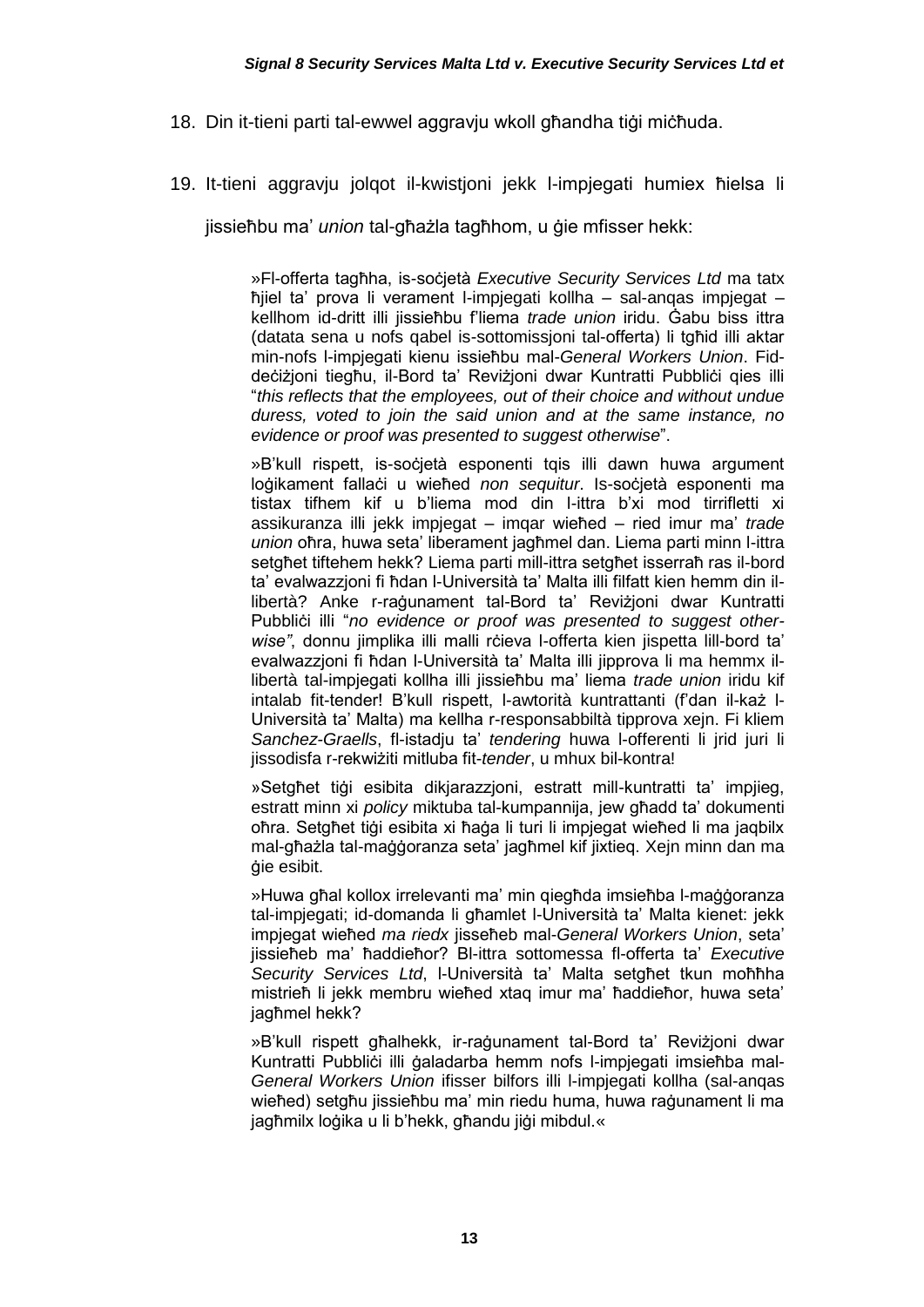- 20. Il-fatt illi l-"maġġoranza" tal-impjegati u mhux l-impjegati kollha huma msieħba ma' *trade union* partikolari ġà waħdu ifisser illi ma hemm ebda obbligu fuq l-impjegati li jissieħbu ma' dik il-*union*. Tassew illi l-prova kienet tkun aktar sħiħa li kieku l-appellanti issottomettiet ukoll ittra mill-*union* li tirrappreżenta lill-minoranza biex tikkonferma li hemm impjegati msieħba magħha, iżda din kienet ħaġa li setgħet tiġi iċċarata b'talba għal kjarifika.
- 21. Barra minn hekk, hija l-liġi stess li tagħti d-dritt lil kull impjegat ħlief biss dawk imsemmija fl-art. 67 tal-Att dwar l-Impiegi u r-Relazzjonijiet Industrijali ["Kap. 452"] – li jissieħeb fi *trade union* tal-għażla tiegħu u għalhekk, fin-nuqqas ta' indikazzjoni li l-appellanti tinqeda b'mezzi ta' dissważjoni biex ixxekkel il-libertà tal-impjegati tagħha li jissieħbu fi *trade union* jew biex jissieħbu biss ma' *trade union* partikolari, għamel sew il-Bord ta' Reviżjoni li qaleb id-deċiżjoni tal-kumitat tal-għażla dwar dan il-kriterju.
- 22. L-aħħar aggravju jolqot il-kwistjoni tas-saħħa u sigurtà fuq il-post taxxogħol, u ġie mfisser hekk:

»Fit-*tender*, l-awtorità kuntrattanti (l-Università ta' Malta) talbet informazzjoni dwar il-*Health and Safety Resources* tal-offerenti. Kull ma riedet huwa li tieħu idea aktar ċara tal-*policies* ġenerali u standard tas-saħħa u s-sigurtà illi jħaddan b'mod ġenerali l-offerent, u li jkunu *in vigore* il-ħin kollu. Naturalment, dawn eventwalment jiġu tradotti f'*health and safety plans* dettaljati u strutturati għall-mansjoni speċifika tax-xogħol. Dan ma sarx. Għaldaqstant, kien korrett il-bord ta' vvalwazzjoni tal-Università ta' Malta illi naqqas il-marki fil-partita relevanti għal dan.«